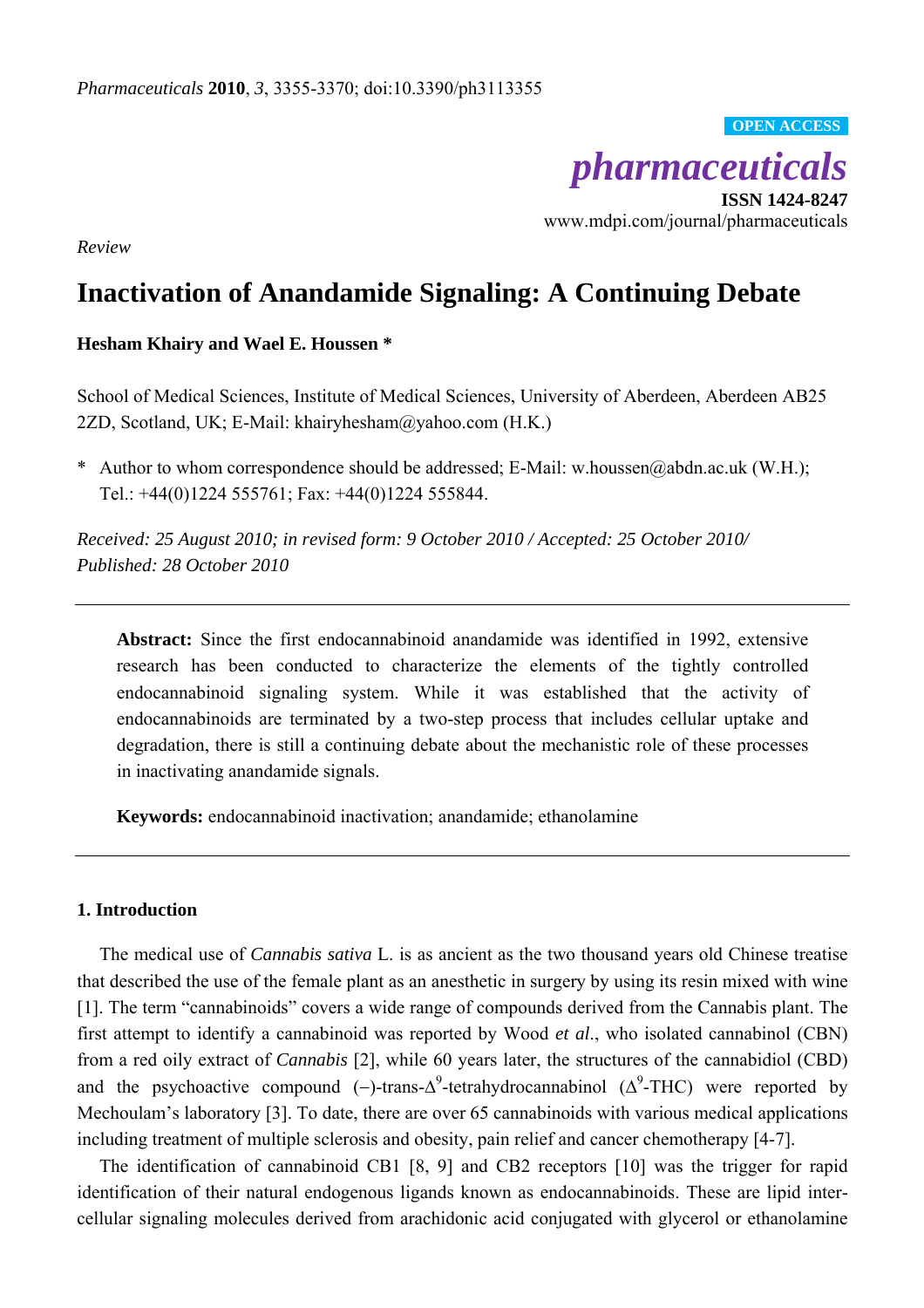and include anandamide, also known as *N*-arachidonylethanolamine (anandamide, AEA) [11] and 2 arachidonoylglycerol (2-AG) [12]. More recently-discovered endogenous cannabinoids include noladin ether (2-arachidonoylglycerolether) [13], *N*-arachidonoyl-dopamine (NADA) [14] and virodhamine [15] (Figure 1) although AEA and 2-AG are the only detectable endocannabinoids so far in human plasma using LCMS analysis [16].

Figure 1. Chemical structures of proposed endocannabinoids.



The present review gives a general view of the endocannabinoid system and focuses on the inactivation of anandamide signaling processes in the light of extensive research that has been aimed at addressing many of the questions regarding the anandamide reuptake and degradation processes as effective mechanisms for terminating endocannabinoid actions.

# **2. Endocannabinoid System**

The endocannabinoid system is a lipid signaling system which has important regulatory functions throughout the body in all vertebrates. It consists of endocannabinoid ligands along with their receptors, signaling pathways and cellular machinery for their biosynthesis [17], uptake [18] and degradation [19]. The present review will focus on AEA as its pharmacological activities and metabolism has been more extensively investigated compared with other recently discovered and emerging endocannabinoids.

Furthermore, three fatty acid-derived compounds were found to function in concert with endocannabinoids despite having no affinity for cannabinoid receptors and, thus, known as endocannabinoid congeners. These compounds are: (**A**) *N*-palmitoylethanolamine (PEA), a well known anti-inflammatory compound which was found in lipid extracts of various natural products. It was shown to enhance the endocannabinoid actions on cannabinoid receptors by interfering with their inactivation [20]; (**B**) oleamide, a primary fatty acid amide that is accumulated in the cerebrospinal fluid (CSF) of sleep–deprived cats, was found to be degraded by fatty acid amide hydrolase (FAAH). Its systemic administration produced cannabimimetic effects [21]; (**C**) *N*-arachidonoyl amino acids, formed by conjugation of arachidonic acid with various amino acids including, glycine, alanine, valine, cysteine and serine [22]. These compounds act as endogenous modifiers of endocannabinoid activities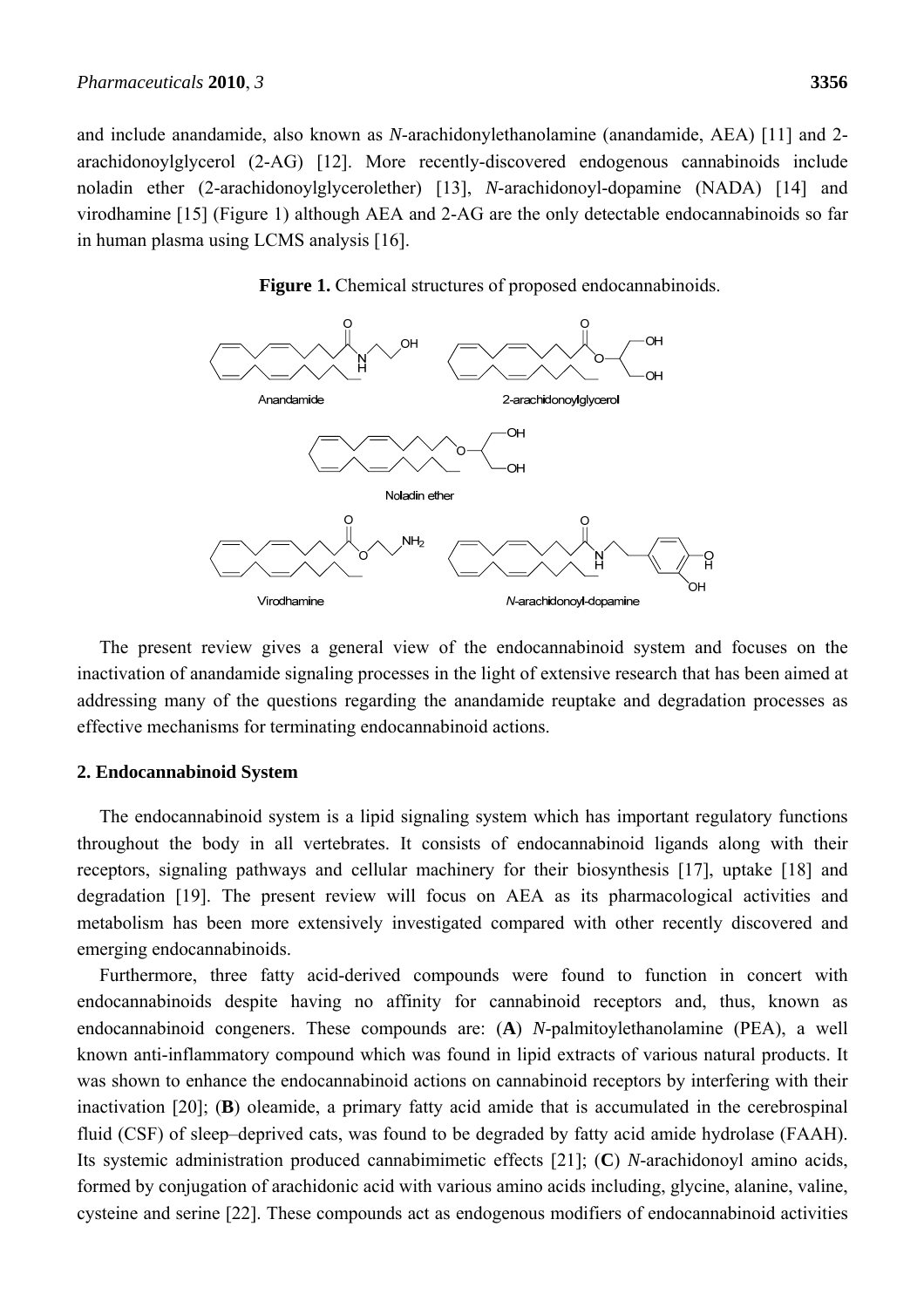**Figure 2.** Enzymes involved in AEA synthesis; *N*-acyltransferase (NAT), protein tyrosine phosphatase (PLP) and phospholipase D (PLD) and in AEA degradation; fatty acid amide hydrolase (FAAH), cyclooxygenase-2 (COX-2), cytochrome P450, and 12-, 15-lipooxygenase (LOX).



# *2.1. Synthesis and release*

Anandamide is synthesized (Figure 2) by stimulus-dependent cleavage of its precursor, *N*arachidonoyl-phosphatidylethanolamine (NArPE). NArPE is formed by the enzyme *N*-acyltransferase (NAT) in the presence of calcium. Cyclic AMP was found to enhance the activity of NAT through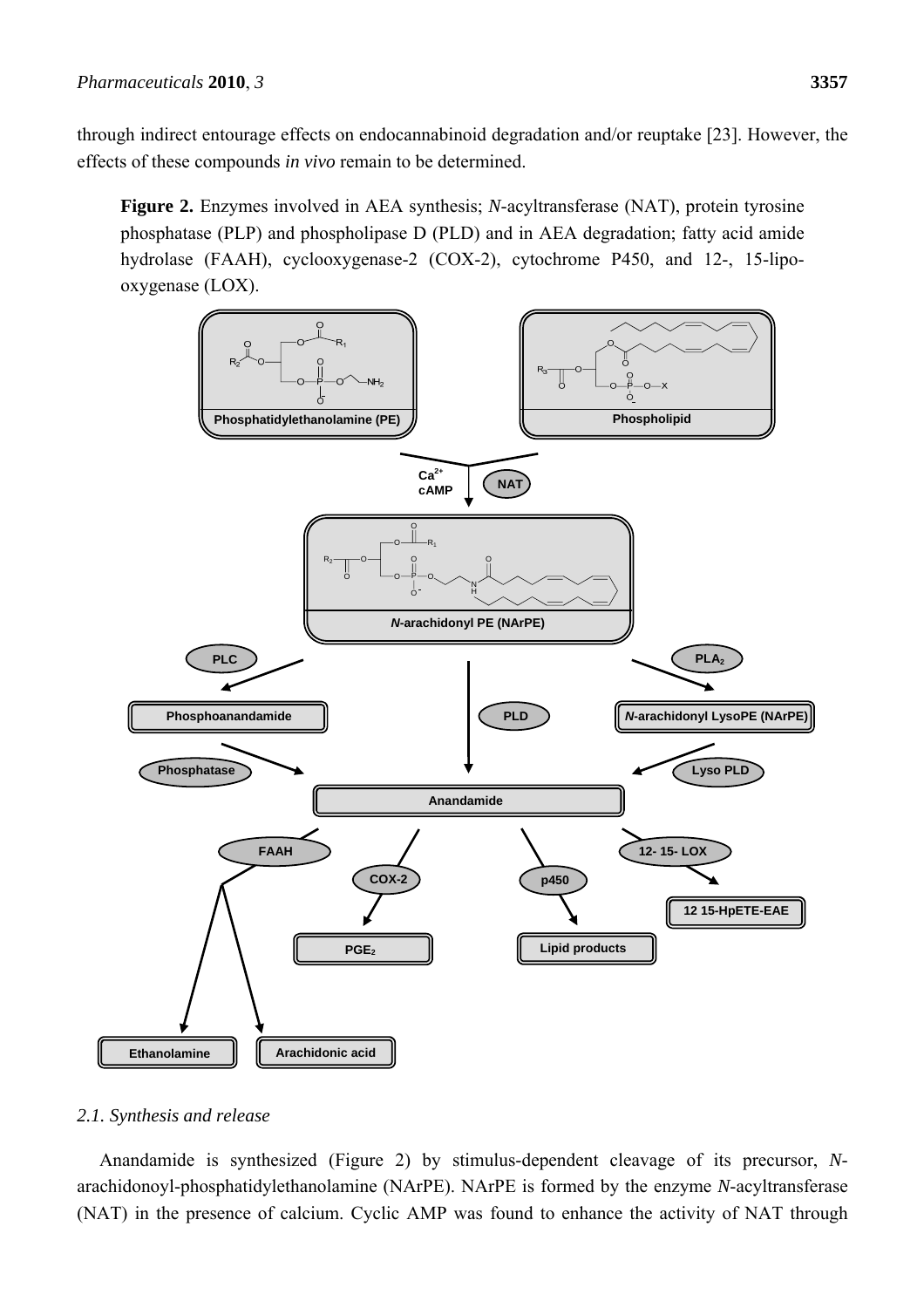activating protein kinase A [24]. AEA is released from NArPE by cleavage of phosphodiester bond catalyzed by a phospholipase D (PLD), a member of metallo-β-lactamase family [25]. Other alternative pathways for AEA synthesis have been also reported [26-28].

Many factors contribute to anandamide release from the plasma membrane. Neuronal activity (*i.e.,* depolarization) produces  $Ca^{2+}$ -dependent anandamide release. The anandamide then diffuses laterally in the cell membrane to exert its effects on targeted receptors and/or ion channels [29]. Alternatively, anandamide could be released into the extracellular fluid and subsequently bind to protein carrier as albumin to reach a distant targets at presynaptic terminals [30].

#### *2.2. Functions and actions*

In order to characterize the exact meaning of the term "inactivation", we should outline briefly the functions and actions of endocannabinoid system. The tissue distribution of different types of cannabinoid receptor accounts for the diversity of endocannabinoid effects either centrally or peripherally. Extensive studies had been conducted to address the possible physiological functions of the endocannabinoid system. Generally speaking, endocannabinoids are produced on demand and act as local mediators that control the function of the secretory cells *i.e.,* autocrine, or the adjacent cells *i.e.*, paracrine [31]. These actions vary according to the targeted receptor. Thus, CB1 receptors mediate the neuromodulatory action regulating pain perception and food intake [5,32], as well as, cardiovascular, respiratory and gastrointestinal effects [33-35], while CB2 receptors mediate the humoral immune modulation [36].

Cannabinoid receptor signaling is mainly coupled to  $G_{i,o}$  proteins with consequent inhibition of adenylyl cyclase and PKA along with stimulation of mitogen-activated protein kinase (MAPK) that regulates nuclear transcription factors [37,38]. These effects are probably mediated by the free β/γ Gprotein subunit dimers although there remains some uncertainty about the subtype of  $G_{i/0}$  proteins that might be associated with the responses [39]. It is thought that the same mechanism is responsible for activation of phosphoinositide-3-kinase (PI-3-K). Active PI-3-K phosphorylate the inositol lipids and with subsequent activation of Raf-1 protein kinase [40]. Activation of CB2 receptors modulates the cytokine production and the migration of the immune cells thus influencing the immune response [41].

Anandamide has been found to inhibit high voltage-activated calcium currents but at least part of this effect is insensitive to CB1 receptor inhibition suggesting multiple mechanisms of high voltageactivated calcium currents (VACC) modulation [42, 43]. Apart from activation of cannabinoid receptors, anandamide was found to produce direct inhibition of Shaker-related Kv1.2 channels, an action that was insensitive to either pertussis toxin or CB1 cannabinoid receptor antagonist, SR141716 [44]. Additionally, anandamide was reported to inhibit the delayed rectifier component of the potassium current in smooth muscle preparation from rat aorta in a cannabinoid receptor-independent way [45].

#### **3. Reuptake**

Anandamide movement across the cell membrane is still a matter of considerable debate being either mediated through the concentration gradient (*i.e.,* simple diffusion) or through specific transporter machinery (*i.e.,* facilitated diffusion). Being lipophilic in nature, anandamide rapidly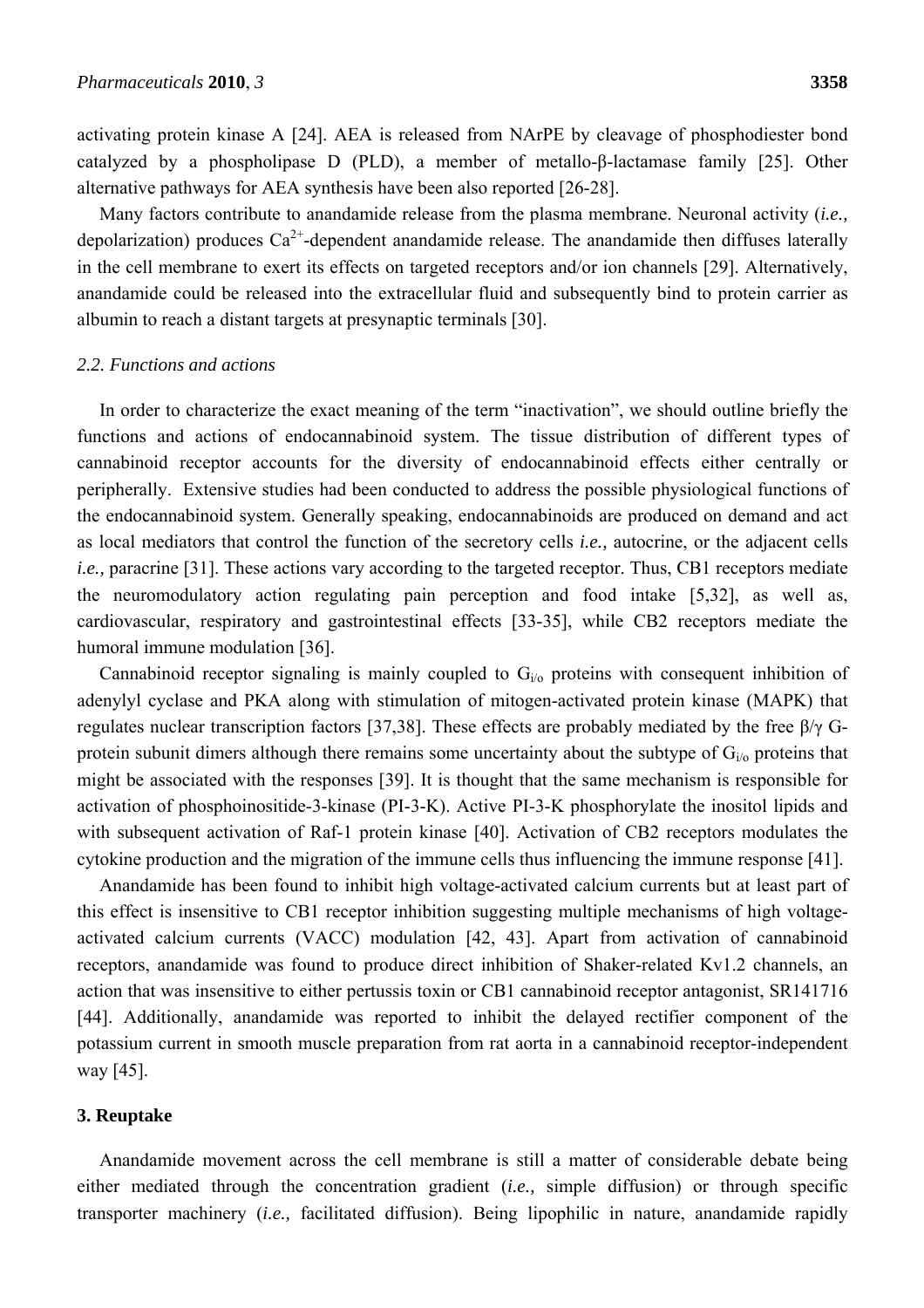accumulates inside the cell through a temperature-sensitive, ATP-independent, saturable mechanism that could be inhibited by several analogues [46-49]. There are also pieces of evidence that suggest the presence of a carrier protein, anandamide membrane transporter (AMT) that bind and translocates anandamide in both directions across the cell membrane. These findings were confirmed by the systemic administration of LY2318912, a competitive inhibitor of anandamide uptake, which elevates anandamide level 5-fold in the brain [50]. On the other hand, there is also much evidence to suggest that anandamide movement across the cell occurs by simple diffusion along the concentration gradient enhanced by rapid intracellular hydrolysis of anandamide catalyzed by (FAAH). This hydrolysis mechanism could be responsible for the apparent saturability of anandamide transport [51-53]. These suggestions were enforced by finding that the inhibiting effects of LY2318912 on AEA reuptake were mediated through FAAH inhibition that in turn reduces the concentration gradients necessary for AEA movement across the cell membrane [54,55]. Moreover, temperature was found to affect to a greater extent the concentration of free anandamide rather than affecting the reuptake process itself [56]. It was also found that the intracellular concentration of anandamide is 1,000-fold its concentration in the extracellular compartment at equilibrium in the cerebellar granule neurons [57]. This could be explained by the intracellular reversible sequestration of anandamide via its association with either membranous compartments (e.g. endoplasmic reticulum) [58] or an intracellular protein [59] leaving only a small fraction of free anandamide. This sequestration could explain apparent saturation of putative transport processes and selective inhibition of anandamide accumulation by related lipophilic molecules [60]. Additionally, the AEA uptake inhibitor, AM404, was thought to provide evidence for the existence of AMT [18]. Later on, it was demonstrated that AM404 is not selective for uptake inhibition but interferes with anandamide hydrolysis by acting as a substrate for FAAH [61].

Parallel to the debate about the existence of AMT, there is another debate about the role of AEA uptake in terminating AEA activity. The endocannabinoid anandamide was found to activate transient receptor potential vanilloide receptor type 1 (TRPV1) on the perivascular sensory nerves an activity that subsequently produced vasodilatation of associated vascular smooth muscle [62]. Furthermore, it was demonstrated that AEA acts as a full agonist for TRPV1 receptors in recombinant expression systems. Anandamide also shows low affinity for TRPV1 receptors but this could be enhanced by palmitoylethanolamide [63]. In cultured DRG neurones, the AEA effects on TRPV1 were found to inhibit VACC and enhance  $Ca^{2+}$  influx. These effects were best achieved via intracellular delivery of AEA rather than its extracellular application [42]. Anandamide-induced intracellular activation of TRPV1 receptor leads to increased calcium influx through TRPV1 channels in transfected cells and DRG neurones. This might occur prior to activation of cannabinoid receptors and could be related to anandamide control over transmitter release [64]. Therefore, influencing the activity of the putative AMT might subsequently affect the TRPV1-mediated response of anandamide [65].

In rat DRG neurones, TRPV1 channels were activated and/or sensitized by anandamide through alteration of protein kinase C (PKC) and protein kinase A (PKA) activities [66-68]. PKC directly phosphorylated the amino acid residues in TRPV1 channels resulting in their sensitization and channel opening [69]. Along with PKC stimulation, the relief of tonic inhibition of phosphatidyl-inositolbisphosphate (PIP<sub>2</sub>) sensitizes TRPV1 channels. Much evidence suggests roles for inflammatory mediators such as nerve growth factor (NGF) and bradykinin in regulating both PKC and PIP2 signaling [70]. It was found that NGF levels in the medium influence TRPV1 receptor function in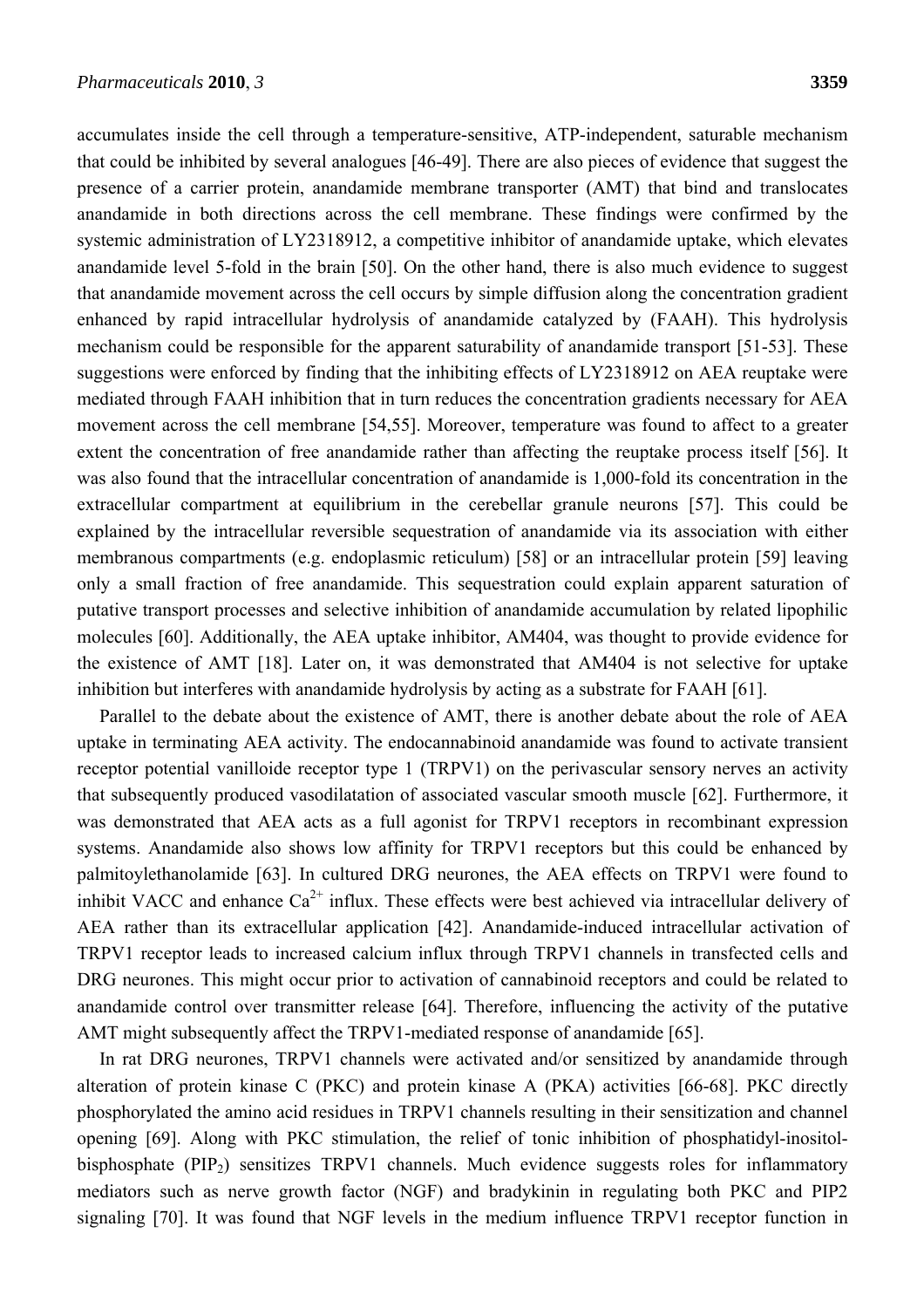cultured DRG neurons. Specifically, high levels of NGF (200 nM compared with 20 nM) increased the population of neurones in which AEA activates a current carried through TRPV1 receptors. This appears to be specific for this type of signaling since AEA-mediated inhibition of voltage-activated  $Ca<sup>2+</sup>$  channels in DRG neurones was not enhanced by high NGF in the culture medium [71].

Natural co-expression of CB1 receptors and TRPV1 receptors was demonstrated in DRG neurones, spinal cord, myenteric neurones and rat brain [72-74] with suspected functional cross-talk especially for AEA and NADA, the endocannabinoids that activate both receptor types. If these compounds originated from outside the cell, they would be predicted to activate CB1 receptors first then TRPV1 activation occurs after cellular uptake. On the other hand, if these compounds were synthesized inside the cell, they would activate TRPV1 channels prior to CB1 receptor activation. In either condition, switching between cannabinoid and vanilloid receptor activation occurs upon transport of these compounds across the cell membrane. For more details about CB1 and TRPV1 cross talk see [71,75,76].

# **4. Hydrolysis**

In 1993, it was first reported that anandamide hydrolysis into free arachidonic acid and ethanolamine is catalyzed by FAAH [77]. The brain anandamide levels were found to be 15-fold higher due to low anandamide hydrolytic activity in FAAH-knockout mice when compared to the wild type animals [78]. FAAH is a membrane-bound protein that is widely distributed in the liver, brain, small intestine and many other organs [19,79,80]. Using immunohistochemical localization, it was illustrated that FAAH distribution in the brain was heterogeneous, mostly complementary with CB1 cannabinoid receptor [81] and preferentially located in large neurones such as pyramidal cells in the cerebral cortex and hippocampus [82]. The presence of FAAH on the endoplasmic reticulum, away from cannabinoid receptors located on the cell membrane, requires the presence of an intracellular carrier protein. This carrier overcomes the low solubility of AEA in the hydrophilic cytosol and facilitates trafficking from the site of AEA signaling to its primary site of catabolism. Recent studies have revealed the contribution of fatty acid binding proteins (FABPs) as intracellular AEA trafficking proteins [83]. FAAH could be inhibited either reversibly by trifluoromethyl ketonase (TFMK) [84] or irreversibly by phenylmethylsulfonylflouride (PMSF) [85] and URB597 [86] with the resulting elevation of the endocannabinoid anandamide. FAAH inhibition, thus, provides a therapeutic alternative to direct cannabinoid receptor agonists with added specificity because of the "on demand" biosynthesis of anandamide [87]. Novel FAAH inhibitors, PF-750 and PF-622, showed more potent and selective inhibition of FAAH in a time-dependent manner [88]. In preclinical studies, URB597 was found to produce analgesic, anxiolytic-like and antidepressant-like effects in rodents, which are not accompanied by overt signs of abuse liability. There is evidence that the drug offers a possible therapeutic avenue for the treatment of cannabis withdrawal [89]. Moreover, the effect of dual blockage of FAAH and monoacylglycerol lipase (MAGL; the enzyme that hydrolyze 2-AG), by using JZL195 was found to mimic the effect of direct CB1 agonists. This contrasts to the outcome of selectively blocking either enzyme alone [90]. Recently, FAAH-2 was identified as a second FAAH enzyme that hydrolyzes AEA with activity  $\sim$ 30% of that FAAH in intact cells. In contrast to FAAH, FAAH-2 was localized on lipid droplets that represent novel sites for AEA and *N*-aclyethanolamine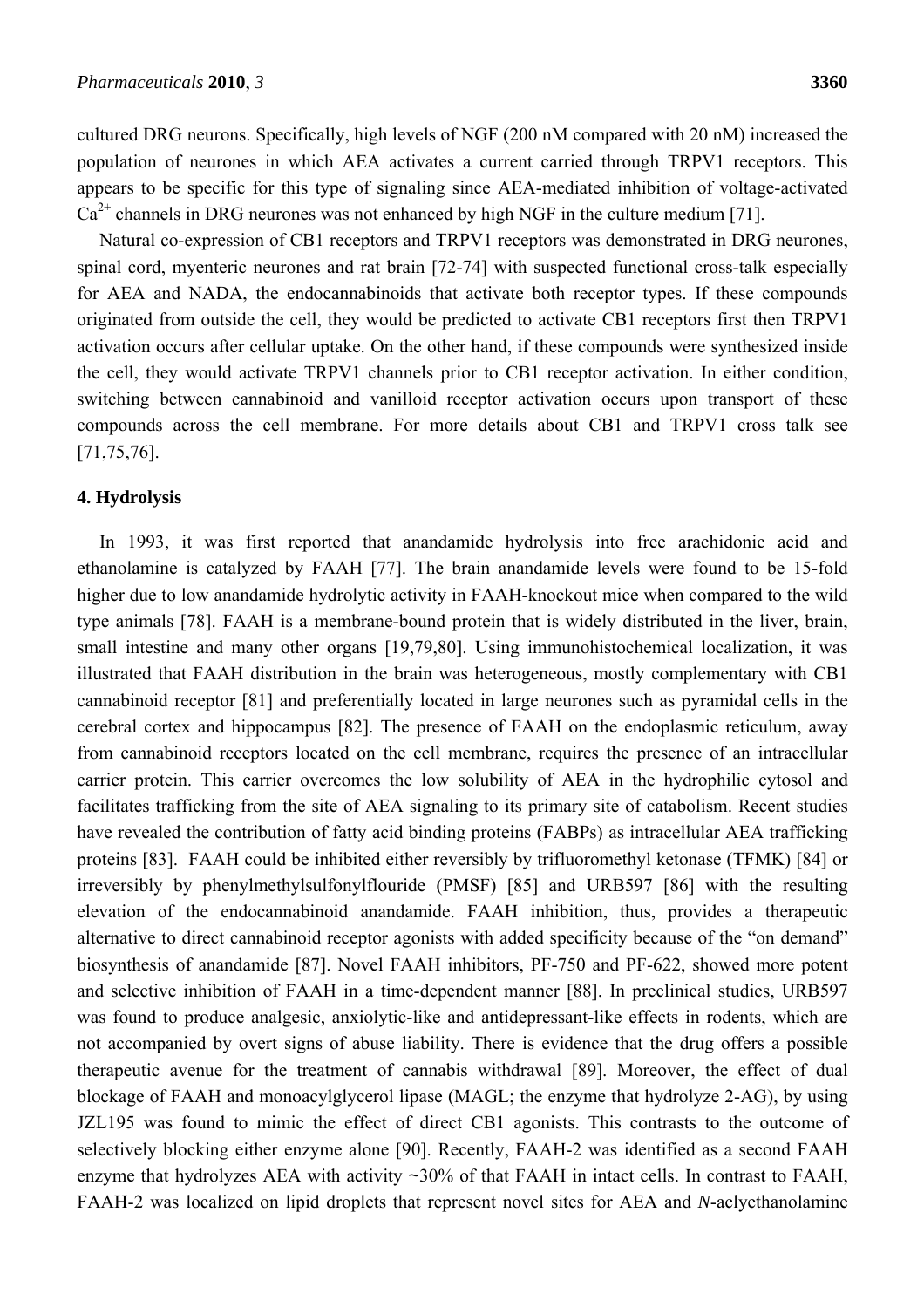(NAE) inactivation [91]. It should be noted that FAAH-2 has a limited species distribution and so plays no role in investigations of endocannabinoid turnover in mice and rats. Recently, a new isozyme, *N*-acylethanolamine-hydrolyzing acid amidase (NAAA), was detected in several macrophage-like cells and showed AEA-degradation activity in acidic pH [92,93].

Several studies had revealed the activity of the downstream metabolites of AEA. Our studies indicated that ethanolamine is active but is modulated by distinct mechanisms, intracellular signaling via thapsigargicin and caffeine-sensitive stores and voltage-activated  $K^+$  currents in DRG neurons from neonatal rats (Figure 3) [94]. As with the actions of AEA on DRG neurons, it is difficult to predict the overall action of ethanolamine on neuronal excitability and synaptic transmission. A combination of  $K^+$  current inhibition and slowed action potential repolarization with enhanced intracellular Ca<sup>2+</sup> signaling would be predicted to at least initially to enhance neurotransmission. In contrast, sustained large increases in voltage-activated  $K^+$  currents might be expected to shorten action potentials and reduce neuronal excitability. Both of these possible scenarios are consistent with the actions of AEA [43] and provide what has previously been described as a capacity for contradictory or reinforcing pathways [95].

Our data also revealed that ethanolamine enhancement of the intracellular  $Ca^{2+}$  flux was also found to be unaffected either in Pertussis toxin (PTX)-treated neurons or with the continual application of CB1 antagonist, SR141716 which adds weight to the hypothesis that these effects are not mediated through the CB1 receptor signaling pathway involving the inhibitory G-proteins. Moreover, ethanolamine modulation of voltage-activated  $K^+$  currents was found to occur independently from enhancing intracellular  $Ca^{2+}$  levels. The evidence for this was the persistence of modulations of voltage-activated K<sup>+</sup> currents, firstly, in  $Ca^{2+}$  free media and secondly, in the continual presence of thapsigargicin. In line with our findings, it was previously found that AEA-inhibitory actions on voltage-activated  $K^+$  current occurred independently from the inhibition of VACC [42, 43]. Similarly, we found that ethanolamine had no effect on the voltage-activated calcium current but modulated the voltage-activated  $K^+$  current. These findings enforce the possibility that while modulating effects of ethanolamine on voltage-activated  $K^+$  current could be mediated through the same anandamide signaling pathway, the increased intracellular  $Ca^{2+}$  effects are mediated via intracellular signaling mechanism modulating the calcium store. These findings are in agreement with the previous study [43] that pointed out the potential role of active, downstream metabolites of anandamide. It was found that irreversible blocking of FAAH by phenylmethanesulfonyl fluoride (PMSF), thus preventing the hydrolysis of AEA to its downstream metabolites, attenuated the actions of AEA on potassium conductance. This finding was supported by the inactivity of hydrolysis-resistant methanandamide in modulating potassium current.

With regard to the other downstream metabolites of AEA, arachidonic acid (AA) is found primarily in an esterified form with the membrane phospholipids and is released by the actions of phospholipases. Arachidonic acid can be metabolized by three enzymatic pathways: the lipoxygenase pathway forming leukotrienes and lipoxins, the cyclooxygenase pathway (COX) producing prostaglandins and thromboxanes, and the cytochrome P450 (cP450) pathway generating epoxygenated products [96]. Aspirin and other non-steroidal anti-inflammatory drugs (NSAIDs) act through inhibiting AA oxidation by COX enzymes thus inhibiting he formation of downstream metabolites of AA. Prostaglandin  $E_2$  has been shown to increase the sensitivity to noxious stimuli via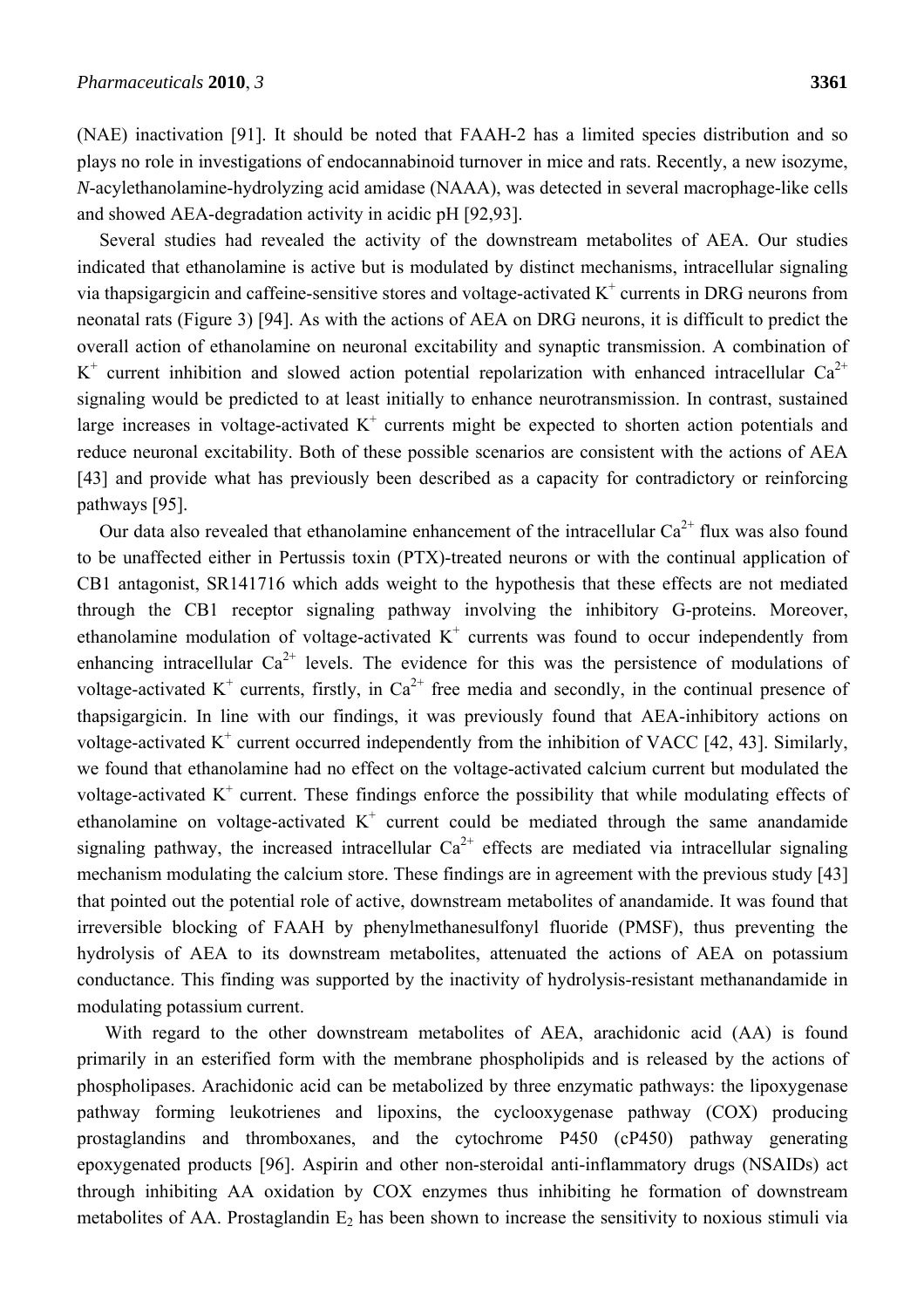increasing the excitability of sensory neurones [97]. Additionally, it was found that some endogenous cytochrome P450 arachidonic acid metabolites activate cannabinoid receptors CB1 and CB2 in brain, kidney and spleen with high affinity and elicited biological response *in vivo* and *in vitro* in cultured cells expressing CB receptors although AA by itself failed to activate either CB1 or CB2 receptors [98].

Figure 3. Schematic diagram showing the possible mechanisms of ethanolamine actions; our data suggested that enhancement of the intracellular  $Ca^{2+}$  level produced by ethanolamine is mediated through intracellular signalling mechanism influencing the thapsigargicin and caffeine-sensitive stores. Ethanolamine modulation of the potassium conductance is mediated independently from increased intracellular calcium.

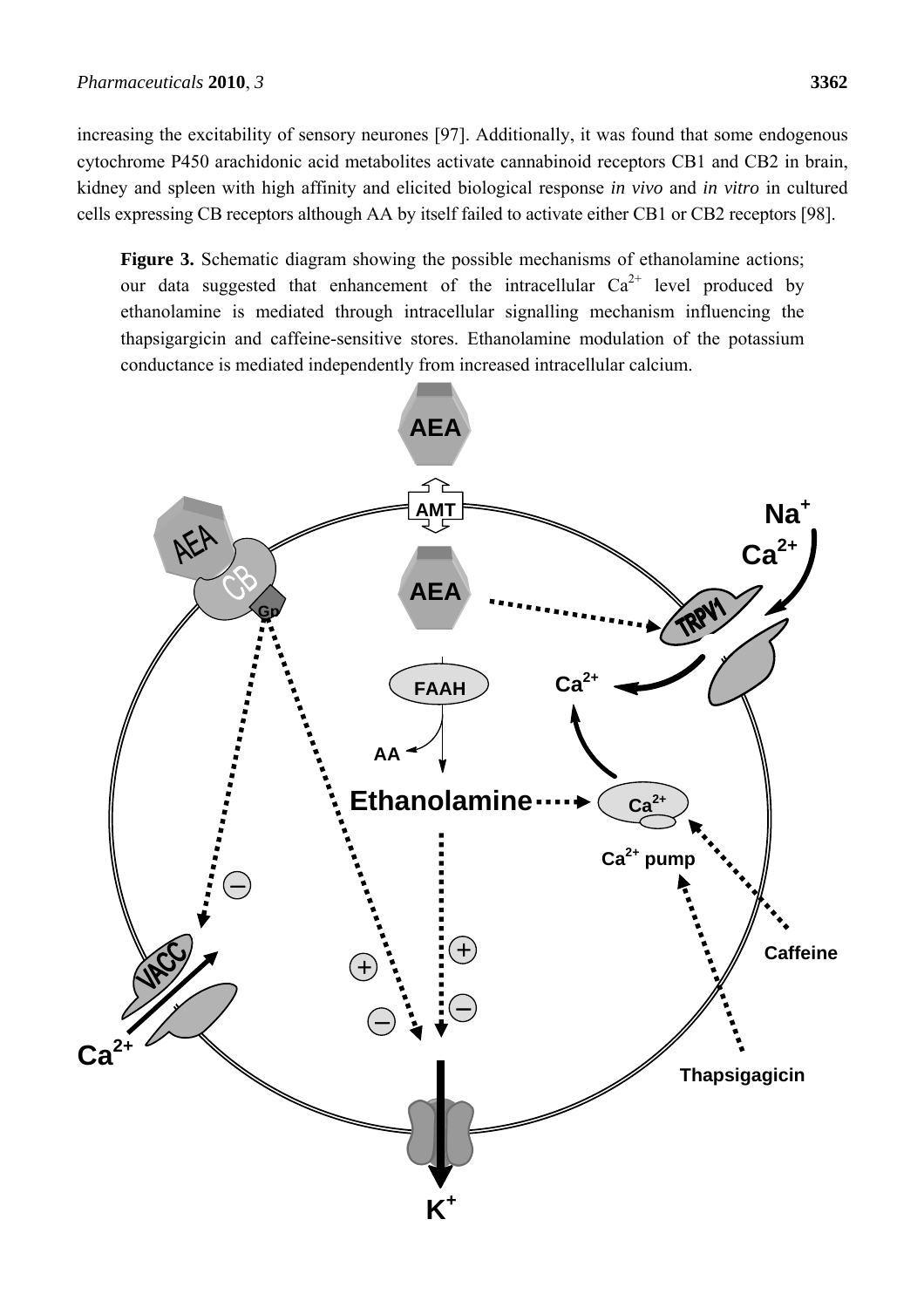# **5. Oxidation**

In 1997 the oxidative pathway of anandamide mediated via cyclooxygenase-2 (COX-2) was identified [99]. This pathway generated prostaglandin  $E_2$ -ethanolamide (PGE<sub>2</sub>-EA) which is resistant to hydrolysis and does not appear to activate prostanoid receptors, or interact with FAAH or activate TRPV1 receptors [100]. These findings made the COX-2 metabolism of AEA unclear in terms of biological significance. To date, AEA oxidation metabolites have not been detected in native tissue, yet growing evidence has referred to the enhanced role of the oxidative metabolic pathways when the endocannabinoid system is activated while FAAH activity is suppressed [101]. Oxidation of AEA can be also mediated via lipooxygenase (LOX) enzyme producing 12- and 15-HpETE-EA both *in vitro* and *in vivo* [102, 103]. These metabolites are still active at the cannabinoid receptors, although less effective than the parent compound (AEA), adding another question about the biological relevance of such reactions. In FAAH inactivated animals an alternative pathway of AEA catabolism was identified through detecting the presence of *O*-phosphorylcholine-NAE in the CNS tissue. The *O*phosphorlycholine-NAE could be hydrolysed back to its parent compound AEA allowing a biochemical route for storing and release of AEA and its congeners rather than being a secondary pathway for AEA inactivation [104, 105].

# **6. Concluding Remarks**

While it is well established that the anandamide signaling is tightly controlled by the inactivation processes including re-uptake and degradation via either hydrolysis or oxidation, the efficacy of such processes in terminating AEA actions is still a matter of debate. Anandamide re-uptake could be viewed as a switching mechanism from one receptor, CB1, to another, TRPV1. While the metabolites of anandamide degradation showed various intracellular activities which could either potentiate or counteract anandamide actions. Thus, it is important to characterize the predominant factor that could be varied from one cell to another according to the distribution of endocannabinoid-targeted receptors and degradation enzymes. Proper characterization of tissue-specific inactivation could direct endocannabinoid-therapeutic strategies to more specific actions and minimize the side effects. Moreover, future studies may consider other ways of terminating AEA actions such as down regulation and/or desensitization of the endocannabinoid-targeted receptors.

# **Acknowledgments**

The authors wish to thank Roderick H. Scott, of the University of Aberdeen, for his valuable comments on the first draft of this manuscript.

## **References and notes**

- 1. Mechoulam, R.; Gaoni, Y. Recent advances in the chemistry of hashish. *Fortschritte der Chemie Organischer Naturstoffe* **1967**, 25, 175–213.
- 2. Wood, T. B.; Spivey, W. T. N.; Easterfield T. H. III- Cannabinol. Part I. *J. Chem. Soc. Trans.* **1899**, 75, 20–36.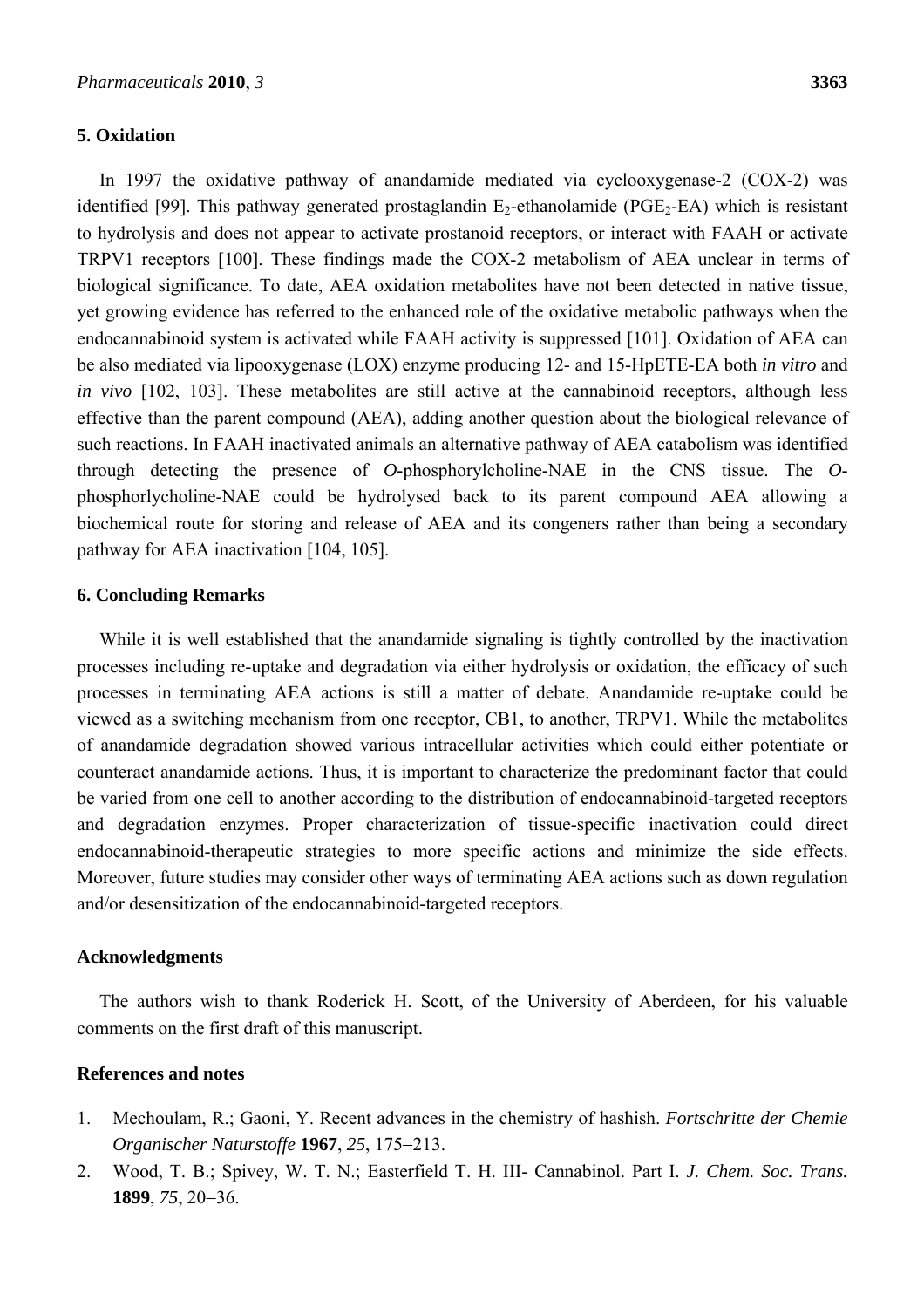- 3. Mechoulam, R.; Carlini, E. A. Toward drugs derived from Cannabis. *Naturwissenschaften* **1978**, 65, 174–179.
- 4. Pertwee, R. G. Cannabinoids and multiple sclerosis. *Pharmacol. Therap.* **2002**, 95, 165–174.
- 5. Iversen, L.; Chapman, V. Cannabinoids: A real prospect for pain relief? *Curr. Opin. Pharmacol.* **2002**, **2**, 50–55.
- 6. Bifulco, M. A new strategy to block tumor growth by inhibiting endocannabinoid inactivation. *FASLB J.* **2004,** 18, 1606-1608.
- 7. Horvath, T. L. Endocannabinoids and the regulation of body fat: The smoke is clearing. *J. Clin. Invest.* **2003**, *112*, 323-326.
- 8. Devane, W. A.; Dysarz, F. A.; Johnson, M. R.; Melvin L. S.; Howlett, A. C. Determination and characterization of a cannabinoid receptor in rat brain. *Mol. Pharmacol.* **1988**, 34, 605–613.
- 9. Matsuda, L. A.; Lolait, S. J.; Brownstein, M. J.; Young, A. C.; Bonner, T. I. Structure of a cannabinoid receptor and functional expression of the cloned cDNA. *Nature* 1990, 346, 561–564.
- 10. Munro, S.; Thomas, K. L.; Abu-Shaar, M. Molecular characterization of a peripheral receptor for cannabinoids. *Nature* **1993**, 365, 61-65.
- 11. Devane, W. A.; Hanus, L.; Breuer, A.; Pertwee, R. G.; Stevenson, L. A.; Griffin, G.; Gibson, D.; Mandelbaum, A.; Etinger, A.; Mechoulam, R. Isolation and structure of a brain constituent that binds to the cannabinoid receptor. *Science* 1992, 258, 1946-1949.
- 12. Mechoulam, R.; Ben-Shabat, S.; Hanuš, L.; Ligumsky, M.; Kaminski, N. E.; Schatz, A. R.; Gopher, A.; Almog, S.; Martin, B. R.; Compton, D. R.; *et al.* Identification of an endogenous 2 monoglyceride, present in canine gut, that binds to cannabinoid receptors. *Biochem. Pharmacol.* **1995**, *50*, 83-90.
- 13. Hanus, L.; Abu-Lafi, S.; Fride, E.; Breuer, A.; Vogel, Z.; Shalev, D. E.; Kustanovich, I.; Mechoulam, R. 2-Arachidonyl glyceryl ether, an endogenous agonist of the cannabinoid CB1 receptor. *Proc. Natl. Acad. Sci. USA* **2001**, *98*, 3662-3665.
- 14. Bisogno, T.; Melck, D.; Bobrov, M. Y.; Gretskaya, N. M.; Bezuglov, V. V.; De Petrocellis, L.; Di Marzo, V. *N*-acyl-dopamines: Novel synthetic CB1 cannabinoid-receptor ligands and inhibitors of anandamide inactivation with cannabimimetic activity *in vitro* and *in vivo*. *Biochem. J.* **2000**, *351*, 817-824.
- 15. Porter, A. C.; Sauer, J. M.; Knierman, M. D.; Becker, G. W.; Berna, M. J.; Bao, J.; Nomikos, G. G.; Carter, P.; Bymaster, F. P.; Leese, A. B.; Felder, C. C. Characterization of a novel endocannabinoid, virodhamine, with antagonist activity at the CB1 receptor. *J. Pharmacol. Exp. Ther.* **2002**, *301*, 1020-1024.
- 16. Thomas, A.; Hopfgartner, G.; Giroud, C.; Staub, C. Quantitative and qualitative profiling of endocannabinoids in human plasma using a triple quadrupole linear ion trap mass spectrometer with liquid chromatography. *RCMS* **2009**, 23, 629–638.
- 17. Stella, N.; Schweitzer, P.; Plomelli, D. A second endogenous' cannabinoid that modulates longterm potentiation. *Nature* **1997**, 388, 773-778.
- 18. Beltramo, M.; Stella, N.; Calignano, A.; Lin, S. Y.; Makriyannis, A.; Piomelli, D. Functional role of high-affinity anandamide transport, as revealed by selective inhibition. *Science* **1997**; *277*, 1094-1097.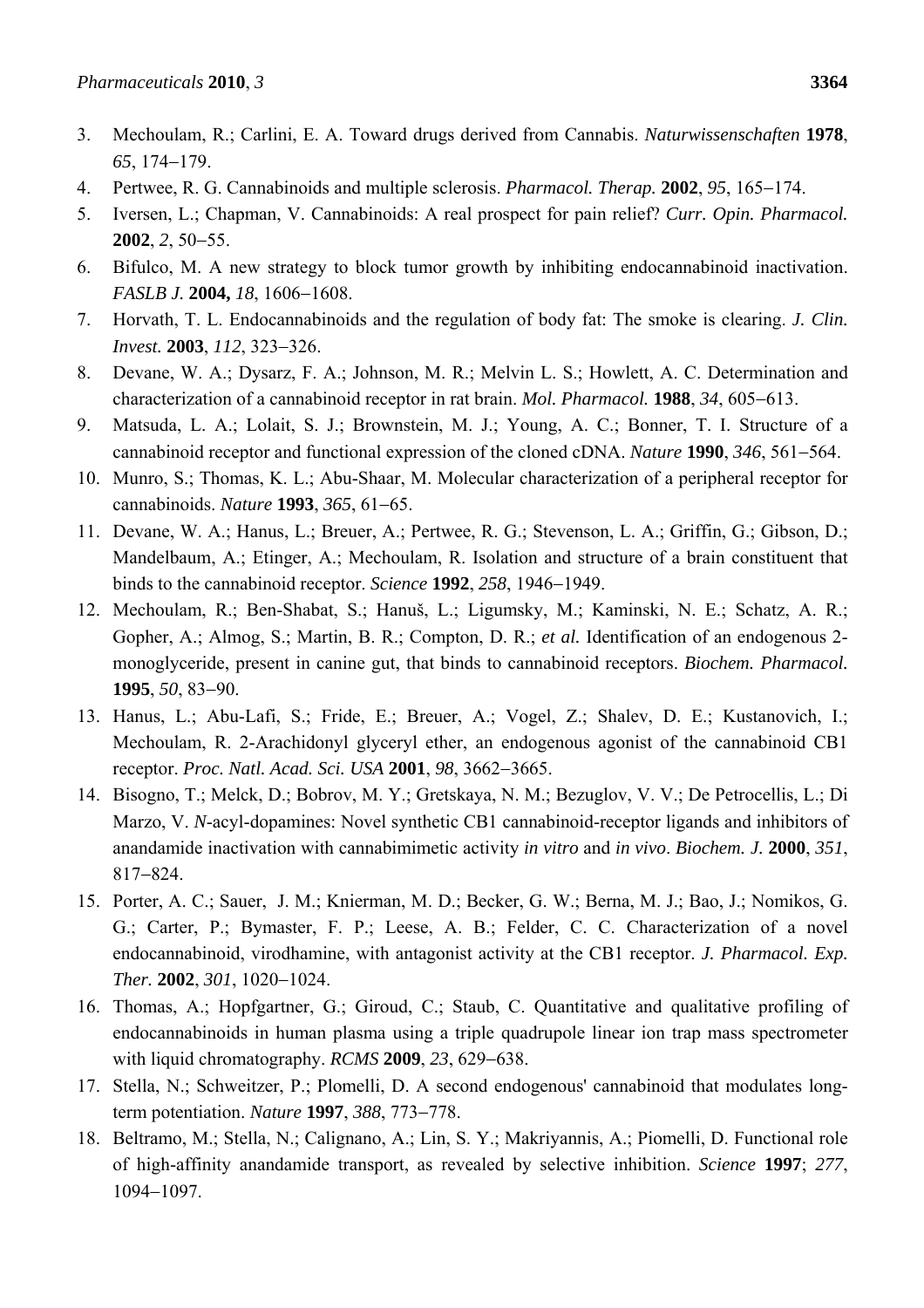- 19. Cravatt, B. F.; Giang, D. K.; Mayfield, S. P.; Boger, D. L.; Lerner, R. A.; Gilula, N. B. Molecular characterization of an enzyme that degrades neuromodulatory fatty-acid amides. *Nature* **1996,** *384*, 83-87.
- 20. Jonsson, K-.; Vandevoorde, S.; Lambert, D. M.; Tiger, G.; Fowler, C. J. Effects of homologues and analogues of palmitoylethanolamide upon the inactivation of the endocannabinoid anandamide. *Br. J. Pharmacol.* **2001,** 133, 1263-1275.
- 21. Fedorova, I.; Hashimoto, A.; Fecik, R. A.; Hedrick, M. P.; Hanuš, L. O.; Boger, D. L.; *et al*. Behavioral evidence for the interaction of oleamide with multiple neurotransmitter systems. *J. Pharmacol. Exp. Ther.* **2001**, 299, 332-342.
- 22. Walker, J. M.; Krey, J. F.; Chu, C. J.; Huang, S. M. Endocannabinoids and related fatty acid derivatives in pain modulation. *Chem. Phys. Lipids* 2002, 121, 159–172.
- 23. Mechoulam, R.; Fride, E.; Di Marzo, V. Endocannabinoids. *Eur. J. Pharmacol.* **1998**, 359, 1–18.
- 24. Cadas, H.; Gaillet, S.; Beltramo, M.; Venance, L.; Piomelli, D. Biosynthesis of an endogenous cannabinoid precursor in neurons and its control by calcium and cAMP. *J. Neurosci.* **1996**, *16*, 39343942.
- 25. Okamoto, Y.; Tsuboi, K.; Ueda, N. Enzymatic Formation of Anandamide. *Vitam. Horm.* **2009**; *81*, 124.
- 26. Simon, G. M.; Cravatt, B. F. Endocannabinoid biosynthesis proceeding through glycerophospho-*N*-acyl ethanolamine and a role for α/β-hydrolase 4 in this pathway. *J. Biol. Chem.* **2006**, *281*, 2646526472.
- 27. Sun, Y.; Alexander, S. P. H.; Garle, M. J.; Gibson, C. L.; Hewitt, K.; Murphy, S. P.; Kendall, D. A.; Bennett, A. J. Cannabinoid activation of PPAR alpha; a novel neuroprotective mechanism. *Br. J. Pharmacol.* **2007**, *152*, 734-743.
- 28. Liu, J.; Wang, L.; Harvey-White, J.; Huang, B. X.; Kim H. Y.; Luquet S.; Palmiter, R. D.; Krystal, G.; Rai, R.; Mahadevan, A.; *et al.* Multiple pathways involved in the biosynthesis of anandamide. *Neuropharmacology* **2008**, *54*, 17.
- 29. Tian, X.; Guo, J.; Yao, F.; Yang D. P.; Makriyannis A. The conformation, location, and dynamic properties of the endocannabinoid ligand anandamide in a membrane bilayer. *J. Biol. Chem.* **2005**, 280, 29788-29795.
- 30. Piomelli, D. The molecular logic of endocannabinoid signalling. *Nature Rev. Neurosci.* **2003**, *4*, 873-884.
- 31. Guzmán, M.; Sánchez, C.; Galve-Roperh, I. Cannabinoids and cell fate. *Pharmacol. Therap*. **2002**, 95,175-184.
- 32. Wenger, T.; Moldrich, G. The role of endocannabinoids in the hypothalamic regulation of visceral function. *Prostaglandins Leukot. Essent. Fatty Acids* 2002, 66, 301-307.
- 33. Randall, M. D.; Harris, D.; Kendall, D. A.; Ralevic, V. Cardiovascular effects of cannabinoids. *Pharmacol. Therap.* **2002**, 95, 191-202.
- 34. Schmid, K.; Niederhoffer, N.; Szabo, B. Analysis of the respiratory effects of cannabinoids in rats. *Naunyn Schmiedebergs Arch. Pharmacol.* **2003**, 368, 301-308.
- 35. Di Carlo, G.; Izzo, A. A. Cannabinoids for gastrointestinal diseases: Potential therapeutic applications. *Expert Opin. Investig. Drugs* 2003, 12, 39-49.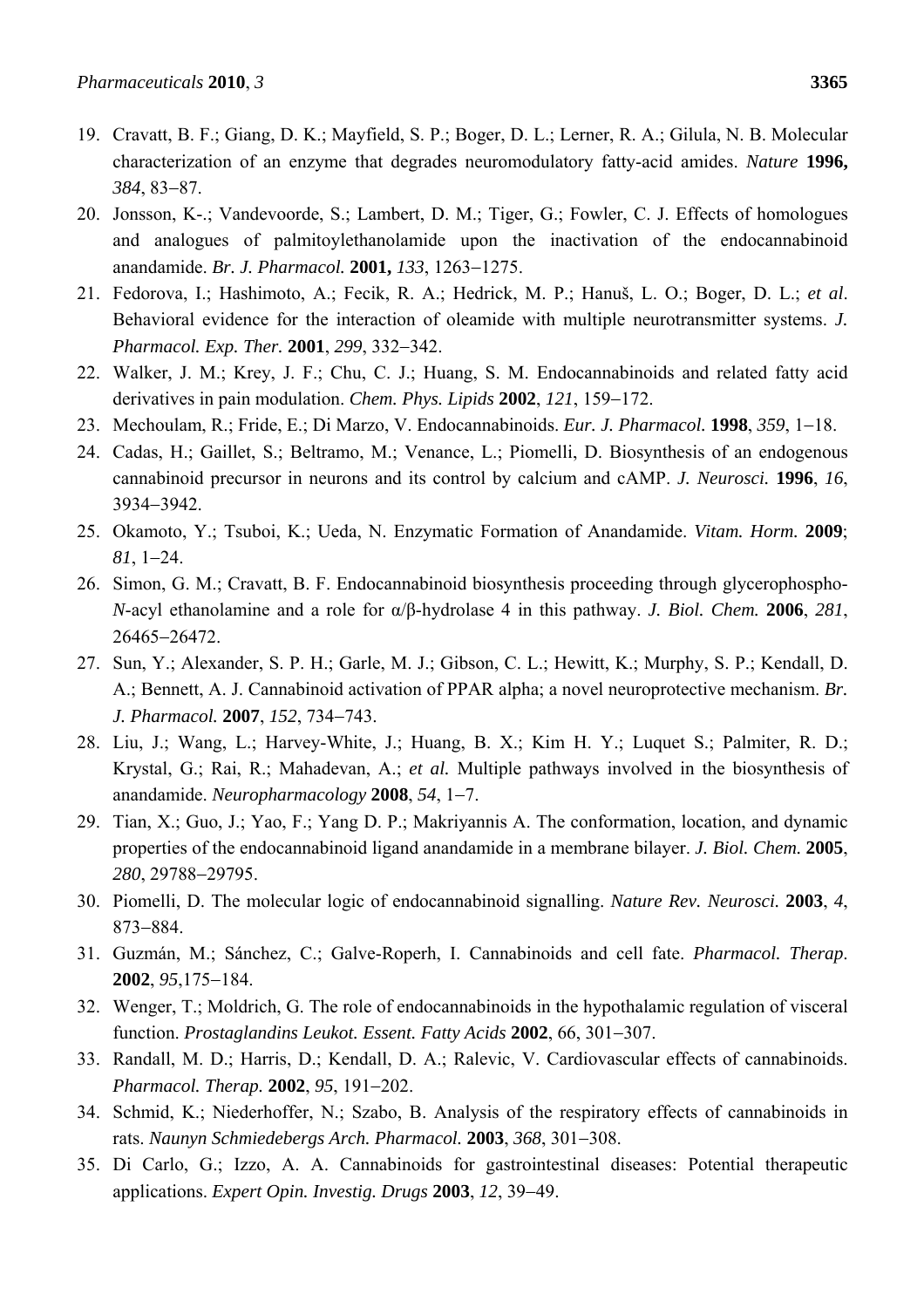- 36. Klein, T. W.; Newton, C.; Larsen, K.; Lu, L.; Perkins, I.; Nong, L.; Friedman, H. The cannabinoid system and immune modulation. *J. Leukoc. Biol.* 2003, 74, 486–496.
- 37. Howlett, A. C. Cannabinoid receptor signaling. In *Handbook of Experimental Pharmacology*; Pertwee, P. G., ed.; Springer-Verlag: Heidelburg, 2005; Volume 168, pp. 53–79.
- 38. Bosier, B.; Muccioli, G. G.; Hermans, E.; Lambert, D. M. Functionally selective cannabinoid receptor signalling: Therapeutic implications and opportunities. *Biochem. Pharmacol.* 2010, *80*,  $1 - 12$ .
- 39. Howlett A. C.; Barth, F.; Bonner, T. I.; Cabral, G.; Casellas, P., Devane, W. A., Felder, C. C.; Herkenham, M.; Mackie, K.; Martin B. R.; *et al.* International Union of Pharmacology. XXVII. Classification of cannabinoid receptors. *Pharmacol. Rev.* 2002, 54, 161–202.
- 40. Sánchez, M. G.; Ruiz-Llorente, L.; Sánchez, A. M.; Díaz-Laviada, I. Activation of phosphoinositide 3-kinase/PKB pathway by CB1 and CB2 cannabinoid receptors expressed in prostate PC-3 cells. Involvement in Raf-1 stimulation and NGF induction. *Cell. Signal.* **2003**, *15*, 851-859.
- 41. Miller, A. M.; Stella, N. CB2 receptor-mediated migration of immune cells: It can go either way. *Br. J. Pharmacol.* **2008,** 153: 299-308.
- 42. Evans, R. M.; Scott, R. H., Ross, R. A. Multiple actions of anandamide on neonatal rat cultured sensory neurones. *Br. J. Pharmacol.* **2004**, *141*, 1223–1233.
- 43. Evans, R. M.; Wease, K. N.; MacDonald, C. J.; Khairy, H. A.; Ross, R. A.; Scott, R. H. Modulation of sensory neuron potassium conductances by anandamide indicates roles for metabolites. *Br. J. Pharmacol.* **2008**, *154*, 480-492.
- 44. Poling, J. S.; Rogawski, M. A.; Salem, N.; Vicini, S. Anandamide, an endogenous cannabinoid, inhibits Shaker-related voltage-gated  $K^+$  channels. *Neuropharmacol*. **1996**, 35, 983–991.
- 45. Van den Bossche, I., Vanheel, B. Influence of cannabinoids on the delayed rectifier in freshly dissociated smooth muscle cells of the rat aorta. *Br. J. Pharmacol.* **2000**, *131*, 85–93.
- 46. Hillard, C. J.; Edgemond, W. S.; Jarrahian, A.; Campbell, W. B. Accumulation of *N*arachidonoylethanolamine (anandamide) into cerebellar granule cells occurs *via* facilitated diffusion. *J. Neurochem.* **1997**, 69, 631-638.
- 47. Maccarrone, M.; Bari, M.; Lorenzon, T.; Bisogno, T.; Di Marzo, V.; Finazzi-Agrò, A. Anandamide uptake by human endothelial cells and its regulation by nitric oxide. *J. Biol. Chem.* **2000**, 275, 13484-13492.
- 48. Di Marzo, V.; Fontana, A.; Cadas, H.; Schinelli, S.; Cimino, G.; Schwartz, J. C.; Piomelli, D. Formation and inactivation of endogenous cannabinoid anandamide in central neurons. *Nature* **1994**, 372, 686-691.
- 49. Bisogno, T.; Maurelli, S.; Melck, D.; De Petrocellis, L.; Di Marzo, V. Biosynthesis, uptake, and degradation of anandamide and palmitoylethanolamide in leukocytes. *J. Biol. Chem.* **1997**, *272*, 3315-3323.
- 50. Moore, S. A.; Nomikos, G. G.; Dickason-Chesterfield, A. K.; Schober, D. A.; Schaus, J. M.; Ying, B. -P.; *et al*. Identification of a high-affinity binding site involved in the transport of endocannabinoids. *Proc. Natl. Acad. Sci. USA* 2005, 102, 17852-17857.
- 51. Day, T. A.; Rakhshan, F.; Deutsch, D. G.; Barker, E. L. Role of fatty acid amide hydrolase in the transport of the endogenous cannabinoid anandamide. *Mol. Pharmacol.* **2001**, 59, 1369–1375.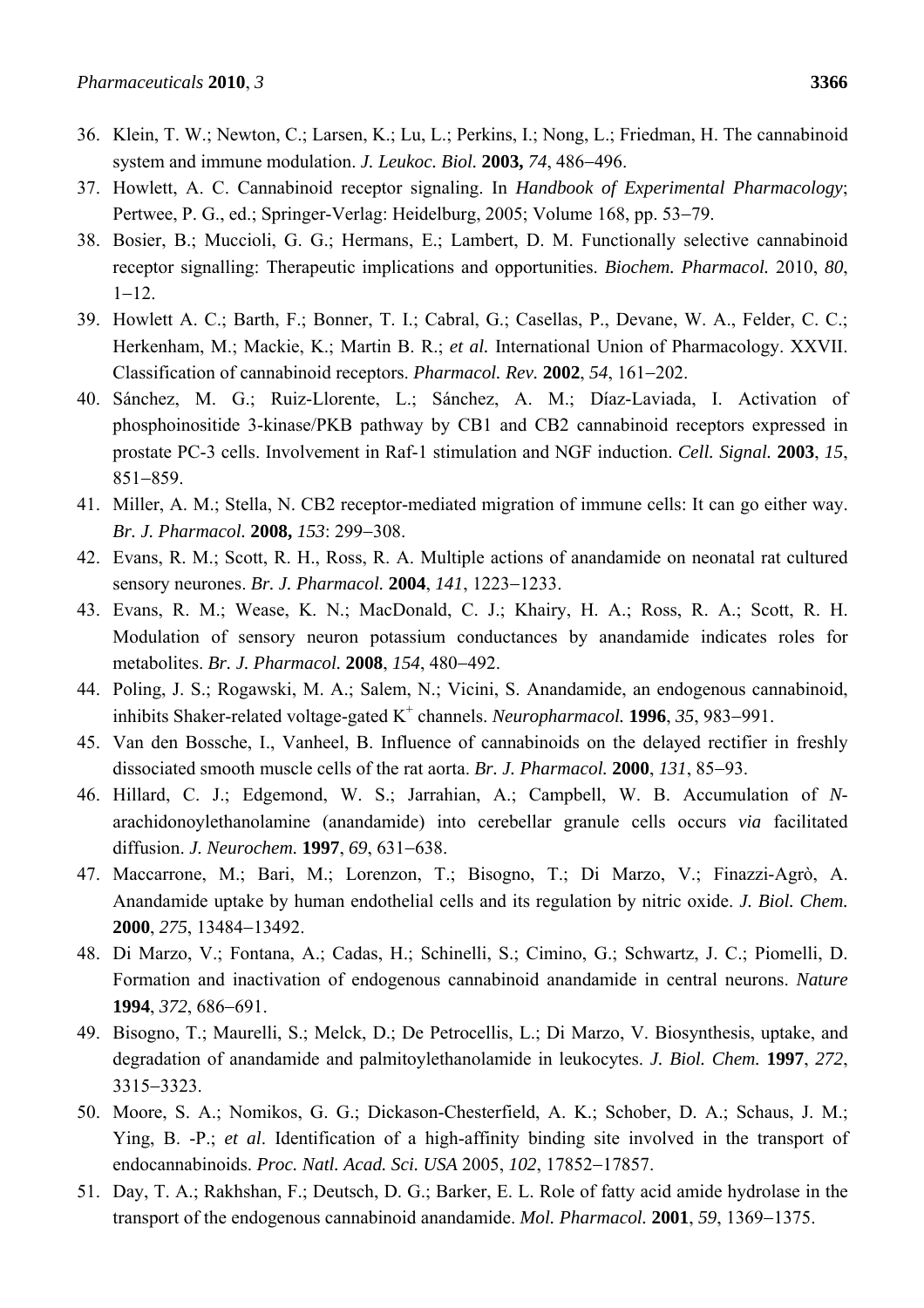- 52. Deutsch, D. G.; Glaser, S. T.; Howell, J. M.; Kunz, J. S.; Puffenbarger, R. A.; Hillard, C. J.; Abumrad, N. The Cellular uptake of anandamide is coupled to its breakdown by fatty-acid amide hydrolase. *J. Biol. Chem.* 2001, 276, 6967-6973.
- 53. Glaser, S. T.; Abumrad, N. A.; Fatade, F.; Kaczocha, M.; Studholme, K. M.; Deutsch, D. G. Evidence against the presence of an anandamide transporter. *Proc. Natl. Acad. Sci. USA* **2003**, *100*, 4269-4274.
- 54. Alexander, J. P.; Cravatt, B. F. The Putative endocannabinoid transport blocker LY2183240 is a potent inhibitor of FAAH and several other brain serine hydrolases. *J. Am. Chem. Soc.* **2006**, *128*, 9699-9704.
- 55. Ortar, G.; Cascio, M. G.; Moriello, A. S.; Camalli, M.; Morera, E.; Nalli, M.; Di Marzo, V. Carbamoyl tetrazoles as inhibitors of endocannabinoid inactivation: A critical revisitation. *Eur. J. Med. Chem.* **2008**, 43, 62-72.
- 56. Thors, L.; Fowler, C. J. Is there a temperature-dependent uptake of anandamide into cells? *Br. J. Pharmacol.* **2006**, *149*, 73-81.
- 57. Hillard, C. J.; Jarrahian, A. The movement of *N*-arachidonoylethanolamine (anandamide) across cellular membranes. *Chem. Phys. Lipids* **2000**, *108*, 123-134.
- 58. McFarland, M. J.; Porter, A. C.; Rakhshan, F. R.; Rawat, D. S.; Gibbs, R. A.; Barker, E. L. A role for caveolae/lipid rafts in the uptake and recycling of the endogenous cannabinoid anandamide. *J. Biol. Chem.* 2004, 279, 41991-41997.
- 59. Stremmel, W.; Pohl, J.; Ring, A.; Herrmann, T. A new concept of cellular uptake and intracellular trafficking of long-chain fatty acids. *Lipids* 2001, 36, 981-989.
- 60. Hillard, C. J.; Jarrahian, A. Cellular accumulation of anandamide: consensus and controversy. *Br. J. Pharmacol.* **2003**, *140*, 802-808.
- 61. Jarrahian, A.; Manna, S.; Edgemond, W. S.; Campbell, W. B.; Hillard, C. J. Structure-activity relationships among *N*-arachidonylethanolamine (anandamide) head group analogues for the anandamide transporter. *J. Neurochem.* **2000**, 74, 2597-2606.
- 62. Zygmunt, P. M.; Petersson, J.; Andersson D. A.; Chuang, H.; Sørgård, M.; Di Marzo, V.; Julius, D.; Högestätt, E. D. Vanilloid receptors on sensory nerves mediate the vasodilator action of anandamide. *Nature* 1999, 400, 452-457.
- 63. De Petrocellis, L.; Davis, J. B.; Di Marzo, V. Palmitoylethanolamide enhances anandamide stimulation of human vanilloid VR1 receptors. *FEBS Lett.* **2001**, *506*, 253–256.
- 64. Van Der Stelt, M.; Trevisani, M.; Vellani, V.; De Petrocellis, L.; Moriello, A. S.; Campi, B.; McNaughton, P.; Geppetti, P.; Di Marzo, V. Anandamide acts as an intracellular messenger amplifying  $Ca^{2+}$  influx *via* TRPV1 channels. *EMBO J*. **2005**, 24, 3026-3037.
- 65. De Petrocellis, L.; Bisogno, T.; Maccarrone, M.; Davis, J. B.; Finazzi-Agrò, A; Di Marzo, V. The activity of anandamide at vanilloid VR1 receptors requires facilitated transport across the cell membrane and is limited by intracellular metabolism. *J. Biol. Chem.* **2001**, 276, 12856-12863.
- 66. Numazaki, M.; Tominaga, T.; Toyooka, H.; Tominaga, M. Direct phosphorylation of capsaicin receptor VR1 by protein kinase Cε and identification of two target serine residues. *J. Biol. Chem.* **2002**, 277, 13375-13378.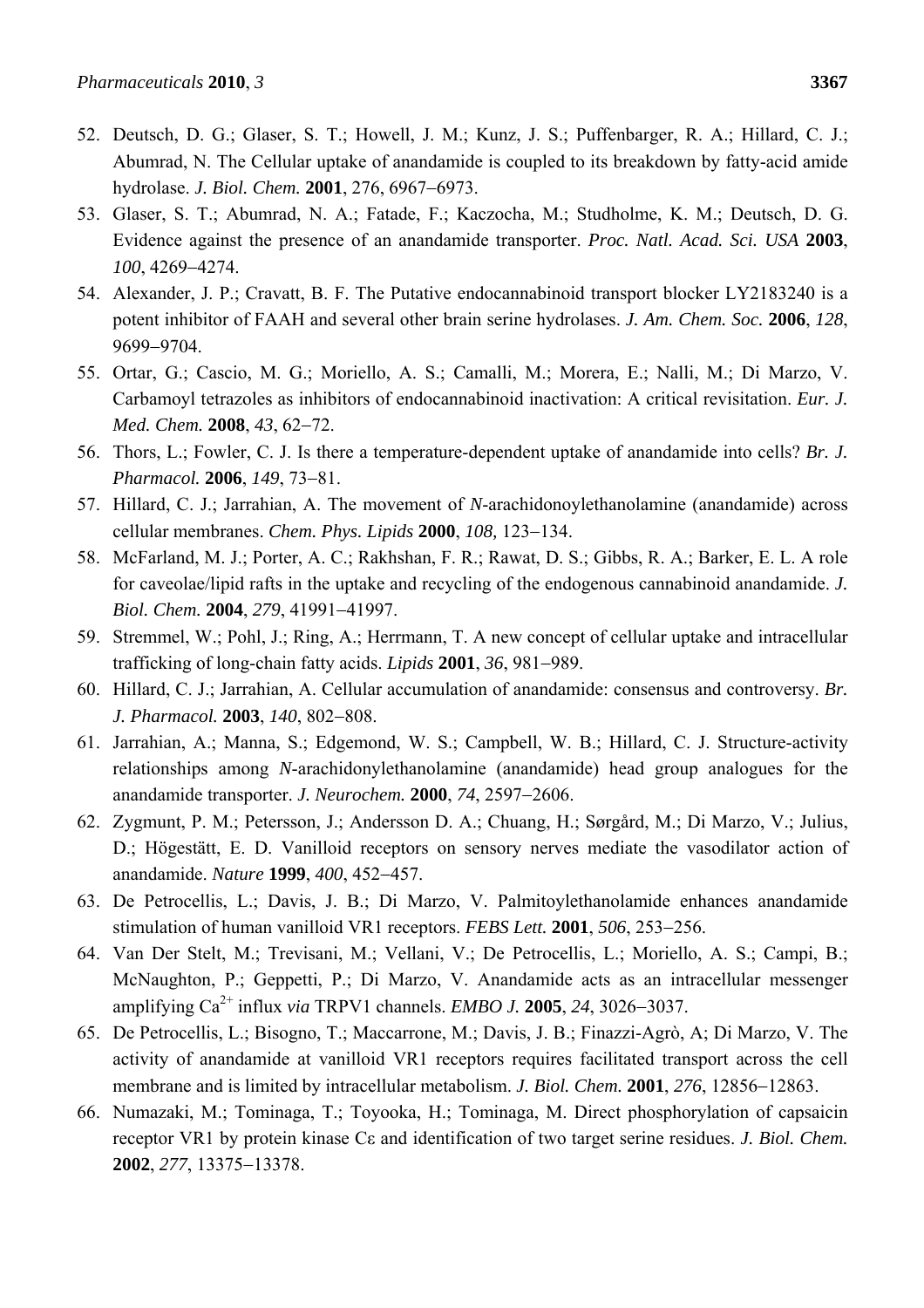- 67. Malcher-Lopes, R.; Di, S.; Marcheselli, V. S.; Weng, F. J.; Stuart, C. T.; Bazan, N. G., Tasker, J. G. Opposing crosstalk between leptin and glucocorticoids rapidly modulates synaptic excitation *via* endocannabinoid release. *J. Neurosci.* **2006**, 26, 6643-6650.
- 68. Premkumar, L. S.; Ahern, G. P. Induction of vanilloid receptor channel activity by protein kinase C. *Nature* **2000**, 408, 985-990.
- 69. Bhave, G.; Hu, H.J; Glauner, K. S.; Zhu, W.; Wang, H.; Brasier, D. J.; Oxford, G. S.; Gereau, R. W. Protein kinase C phosphorylation sensitizes but does not activate the capsaicin receptor transient receptor potential vanilloid 1 (TRPV1). *Proc. Natl. Acad. Sci. USA* **2003**, 100, 12480-12485.
- 70. Chuang, H. H.; Prescott, E. D.; Kong, H.; Shields, S.; Jordt S. E.; Basbaum, A. I.; Chao, M. V.; Julius, D. Bradykinin and nerve growth factor release the capsaicin receptor from PtdIns(4,5)P2 mediated inhibition. *Nature* 2001, 411, 957-962.
- 71. Evans, R. M.; Scott, R. H.; Ross, R. A. Chronic exposure of sensory neurones to increased levels of nerve growth factor modulates CB1/TRPV1 receptor crosstalk. *Br. J. Pharmacol.* **2007**, *152*, 404413.
- 72. Ahluwalia, J.; Urban, L.; Capogna, M.; Bevan, S.; Nagy, I. Cannabinoid 1 receptors are expressed in nociceptive primary sensory neurons. *Neuroscience* **2000**, *100*, 685–688.
- 73. Kulkarni-Narla, A.; Brown, D. R. Opioid, cannabinoid and vanilloid receptor localization on porcine cultured myenteric neurons. *Neurosci. Lett.* **2001**, 308, 153-156.
- 74. Cristino, L.; de Petrocellis, L.; Pryce, G.; Baker, D.; Guglielmotti, V.; Di Marzo, V. Immunohistochemical localization of cannabinoid type 1 and vanilloid transient receptor potential vanilloid type 1 receptors in the mouse brain. *Neuroscience* **2006**, 139, 1405–1415.
- 75. De Petrocellis, L.; Di Marzo, V. Role of endocannabinoids and endovanilloids in  $Ca^{2+}$  signaling. *Cell Calcium* 2009, 45, 611-624.
- 76. Di Marzo, V.; Cristino, L. Why endocannabinoids are not all alike. *Nat. Neurosci.* **2008**, *11*,  $124 - 126$ .
- 77. Deutsch D. G.; Chin, S. A. Enzymatic synthesis and degradation of anandamide, a cannabinoid receptor agonist. *Biochem. Pharmacol.* **1993**, *46*, 791–796.
- 78. Cravatt, B. F.; Demarest, K.; Patricelli, M. P.; Bracey, M. H.; Giang, D. K.; Martin, B. R.; Lichtman, A. H. Supersensitivity to anandamide and enhanced endogenous cannabinoid signaling in mice lacking fatty acid amide hydrolase. *Proc. Natl. Acad. Sci. USA* 2001, 98 9371–9376.
- 79. Desarnaud, F.; Cadas, H.; Piomelli, D. Anandamide amidohydrolase activity in rat brain microsomes. Identification and partial characterization. *J. Biol. Chem.* **1995**, 270, 6030–6035.
- 80. Katayama, K.; Ueda, N.; Kurahashi, Y.; Suzuki, H.; Yamamoto, S.; Kato, I. Distribution of anandamide amidohydrolase in rat tissues with special reference to small intestine. *Biochim. Biophys. Acta* **1997**, *1347*, 212-218.
- 81. Egertova, M.; Giang, D. K.; Cravatt, B. F.; Elphick, M. R. A new perspective on cannabinoid signalling: Complementary localization of fatty acid amide hydrolase and the CB1 receptor in rat brain. *Proc. Biol. Sci.* **1998**, 265, 2081-2085.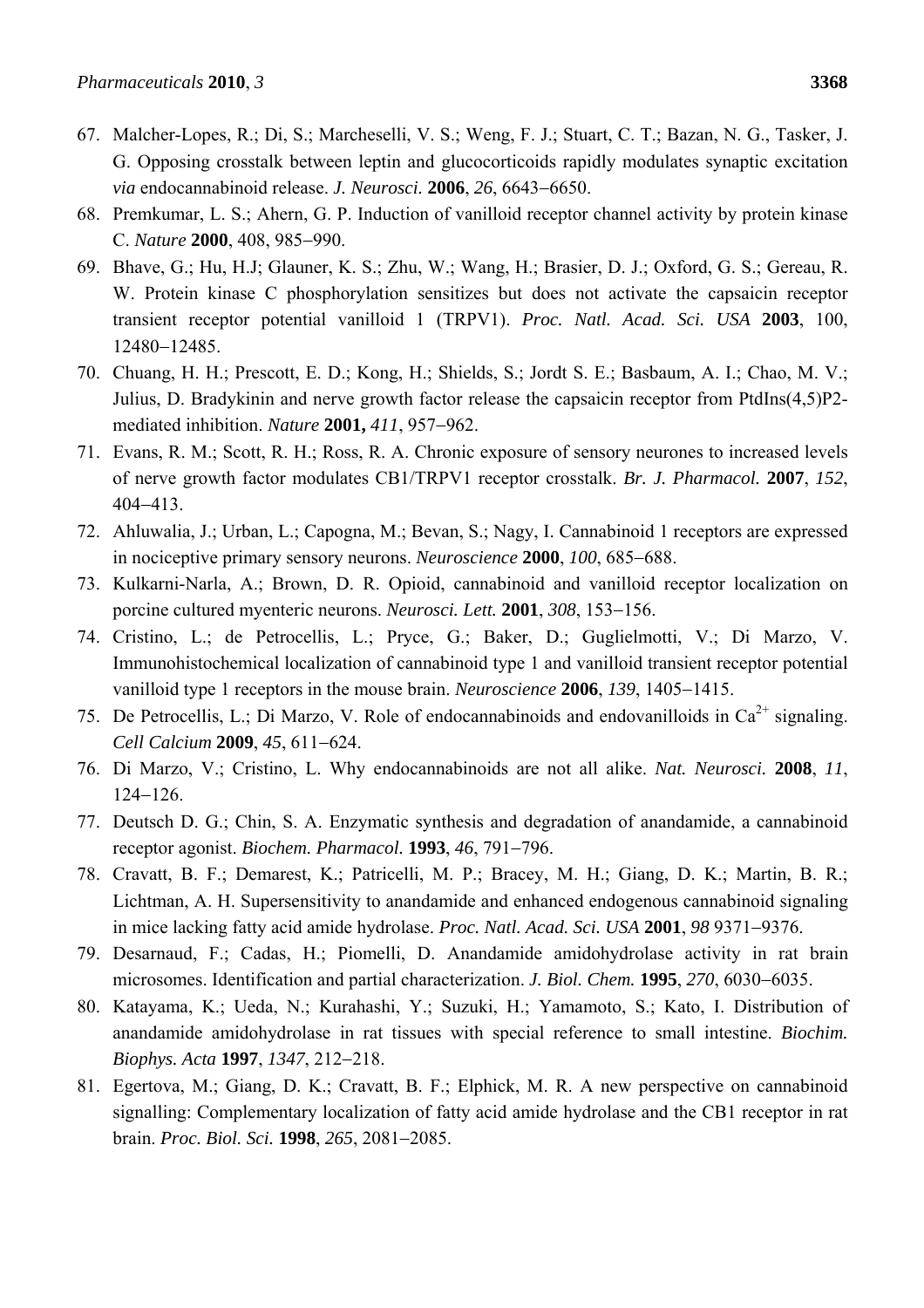- Walker, J. M. Fatty acid amide hydrolase is located preferentially in large neurons in the rat central nervous system as revealed by immunohistochemistry. *Neurosci. Lett.* **1998**, *254*,  $137 - 140$ .
- 83. Kaczocha, M.; Glaser, S. T.; Deutsch, D. G. Identification of intracellular carriers for the endocannabinoid anandamide. *PNAS* 2009, 106, 6375-6380.
- 84. Koutek, B.; Prestwich, G. D.; Howlett, A. C.; Chin, S. A.; Salehani, D.; Akhavan, N.; Deutsch, D. G.. Inhibitors of arachidonoyl ethanolamide hydrolysis. *J. Biol. Chem.* **1994**, 269, 22937–22940.
- 85. Ueda, N.; Kurahashi, Y.; Yamamoto, S.; Tokunaga, T. Partial purification and characterization of the porcine brain enzyme hydrolyzing and synthesizing anandamide. *J. Biol. Chem.* **1995**, *270*, 23823-23827.
- 86. Kathuria, S.; Gaetani, S.; Fegley, D.; Valino, F.; Duranti, A.; Tontini, A.; Mor, M.; Tarzia, G.; La Rana, G.; Calignano, A.; *et al*. Modulation of anxiety through blockade of anandamide hydrolysis. *Nat. Med*. **2003**, *9*, 76–81.
- 87. Schlosburg, J. E.; Kinsey, S. G.; Lichtman, A. H. Targeting fatty acid amide hydrolase (FAAH) to treat pain and inflammation. *AAPS J.* **2009**, *11*, 39–44.
- 88. Ahn, K.; Johnson, D. S.; Fitzgerald, L. R.; Liimatta, M.; Arendse, A.; Stevenson, T.; Lund, E. T.; Nugent, R. A.; Nomanbhoy, T. K.; Alexander, J. P.; Cravatt, B. F. Novel mechanistic class of fatty acid amide hydrolase inhibitors with remarkable selectivity. *Biochemistry* **2007,** *46*, 13019-13030.
- 89. Clapper, J. R.; Mangieri, R. A.; Piomelli, D. The endocannabinoid system as a target for the treatment of cannabis dependence. *Neuropharmacology* **2009**, 56, 235–243.
- 90. Long, J. Z.; Nomura, D. K.; Vann, R. E.; Walentiny, D. M.; Booker, L.; Jin, X.; *et al*. Dual blockade of FAAH and MAGL identifies behavioral processes regulated by endocannabinoid crosstalk *in vivo*. *PNAS* **2009**, *106*, 20270-20275.
- 91. Kaczocha, M.; Glaser, S. T.; Chae, J.; Brown, D. A.; Deutsch, D. G. Lipid droplets are novel sites of *N*-acylethanolamine inactivation by fatty acid amide hydrolase-2. *J. Biol. Chem.* 2010, *285*, 2796-2806.
- 92. Tsuboi, K.; Sun, Y.; Okamoto, Y.; Araki, N.; Tonai, T.; Ueda, N. *J. Biol. Chem.* **2005**, *280*, 11082–11092.
- 93. Sun, Y.; Tsuboi, K.; Zhao, L.; Okamoto, Y.; Lambert, D.; Ueda, N. *Biochim. Biophys. Acta* **2005**, *1736*, 211–20).
- 94. Khairy, H.; Adjei, G.; Allen-Redpath, K.; Scott, R. H. Actions of ethanolamine on cultured sensory neurones from neonatal rats. *Neurosci. Lett.* **2010**, 468, 326–329.
- 95. Alexander, S. P. H.; Kendall, D. A. The complications of promiscuity: Endocannabinoid action and metabolism. *Br. J. Pharmacol.* **2007**, *152*, 602-623.
- 96. Harizi, H.; Corcuff J. B.; Gualde N. Arachidonic-acid-derived eicosanoids: roles in biology and immunopathology. *Trends Mol. Med.* **2008**, 14, 461-469.
- 97. Jiang, X.; Zhang, Y. H.; Clark, J. D.; Tempel, B. L.; Nicol, G. D. Prostaglandin  $E_2$  inhibits the potassium current in sensory neurons from hyperalgesic Kv1.1 knockout mice. *Neurosci.* **2003**, *119*, 65-72.